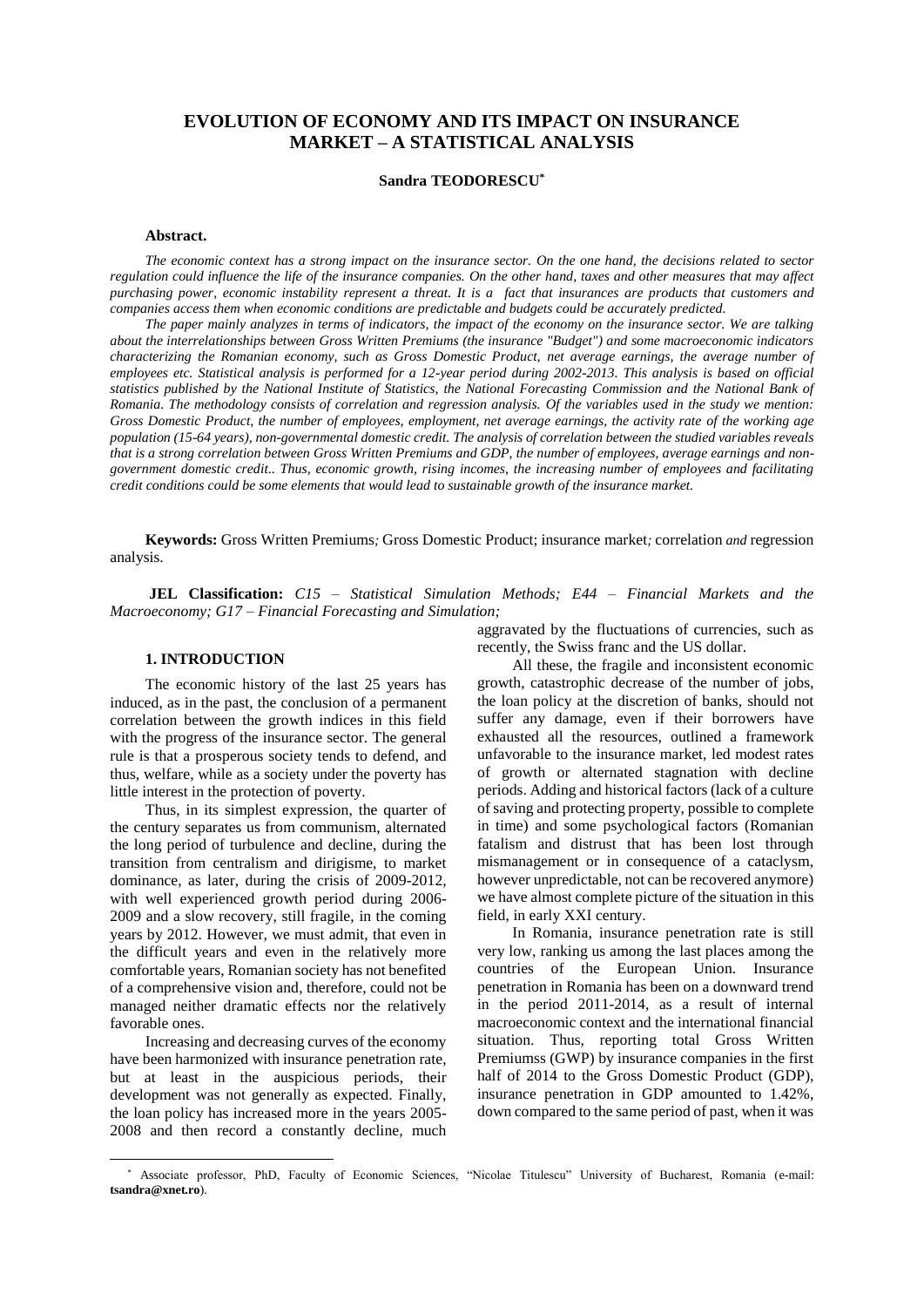1.61%, according to data from the Financial Supervisory Authority.

For 2015, the National Forecasting Commission estimates, similar to 2014, an economic growth of 2.5%, according to data contained in the autumn forecast. However, most analysts expect a growth between 2.2% and 2.5%.

Unemployment in Romania is anticipated by the International Monetary Fund to decrease slightly, from 7.3% in 2013 to 7,2% in 2014 and 7.1% in 2015. The Romanian employers report that will continue to increase its number of employees and in the first quarter of 2015, but growth will again be modest, says the latest edition of the Manpower Employment Outlook Labor. Most active labor market are forecast in the manufacturing and finance, insurance, real estate and business services.

The loan policy is expected to recover slightly in 2015, after two years of decline, due to the increasing number of loans in local currency, to facilitate credit conditions and slowing bank deleveraging. The National Bank of Romania aims sustainable revival of lending, such as to contribute to a balanced and sustainable economic growth.

As before, the insurance industry will be influenced by developments in the local economy, which depends on global economic developments, especially European ones. 2015 could be the year a slight increase in the insurance market. The positive elements in the economy or in industrial growth, export growth, increased individual consumption and markets developments, closely related to the insurance market will favorably influence the insurance market.

Among existing threats are: the relatively low purchasing power of the population, lack of trust of potential customers, economic instability. Economic growth, which might reflect the incomes of Romanians, investment and development projects from European funds, goods or services in continuous development, decrease unemployment by increasing the number of employees, an facilitating credit conditions could be, for insurance market, the opportunities of 2015.

#### **2. DATA DESCRIPTION**

The statistical data used in the study are the official statistics data, published by the National Institute of Statistics, National Forecasting Commission and the National Bank of Romania. The variables used in the analysis of the correlation are:

• Insurance Gross Written Premiums – GWP (RON);

- Gross Domestic Product –GDP (million RON);
- Net Average Earnings –NAE (RON);

• Non-Governmental Domestic Credits – NGDC (million RON);

Average Number of Employees – ANE

 $\overline{a}$ 

(thousands of people);

 Employed population – EP (thousands of people);

• The activity Rate of the Working Age Population  $(15-64 \text{ years old}) - RWAP$  (%)

The period covered by analysis is 2002-2013.

# **3. STATISTICAL ANALYSIS**

The methodology consists of correlation and regression analysis, to assess the impact of some macroeconomic indicators on the volume of insurance Gross Written Premiums.

#### **3.1. CORRELATIONS BETWEEN GWP AND SEVERAL MACROECONOMIC INDICATORS**

The correlation between Gross Written Premiums (GWP) ratio and each macroeconomic indicator is listed below:

| Table no.1.<br>Correlations. Marked correlations<br>are significant at $p < .05000$ N=12 |  |  |  |  |                          |      |  |
|------------------------------------------------------------------------------------------|--|--|--|--|--------------------------|------|--|
|                                                                                          |  |  |  |  | GDP ANE EP NAE RWAP NGDC |      |  |
| GWP 0.95 0.89 0.38 0.96 0.37                                                             |  |  |  |  |                          | 0.97 |  |

One can notice that the correlation matrix shows that the best correlation between the GWP and the macroeconomic indicators are  $r_{GWP;GDP} = 0.95$ ,  $r_{GWP:NAE} = 0.96$ ,  $r_{GWP:ANE} = 0.89$ , and, respectively,  $r_{GWP:NGDC} = 0.97$ , where  $r_{X,Y}$  represent the correlation coefficient between the variables X and Y. All these correlation coefficients indicate the strongest relationship between variables.

#### **3.2.** EMPIRICAL ANALYSIS

In the first part of the analysis and study the dependence of the amount of insurance and some indicators with significant correlation coefficients.

1) From regression results<sup>1</sup> the linear regression equation for the GWP dependent variable and independent variables are following:

| $GWP = 0.0185 * GDP - 779.5683$               | (1) |
|-----------------------------------------------|-----|
| $GWP = 4.5 * ANE - 23949.9$                   | (2) |
| $GWP = 6.753 * NAE - 476.167$                 | (3) |
| $GWP = 0.0244 * NGDC + 1833.216$              | (4) |
| or, after normalization:                      |     |
| $R^2 = 0.843$<br>$GWP = 0.918258 * GDP,$      | (5) |
| $GWP = 0.872167 * ANE$ , $R^2 = 0.7606$       | (6) |
| $R^2 = 0.84119$<br>$GWP = 0.925004 * NAE$ ,   | (7) |
| $GWP = 0.907017 * NGDC$ , $R^2 = 0.82268$ (8) |     |

<sup>1</sup> *See Tables 5-8, Appendix*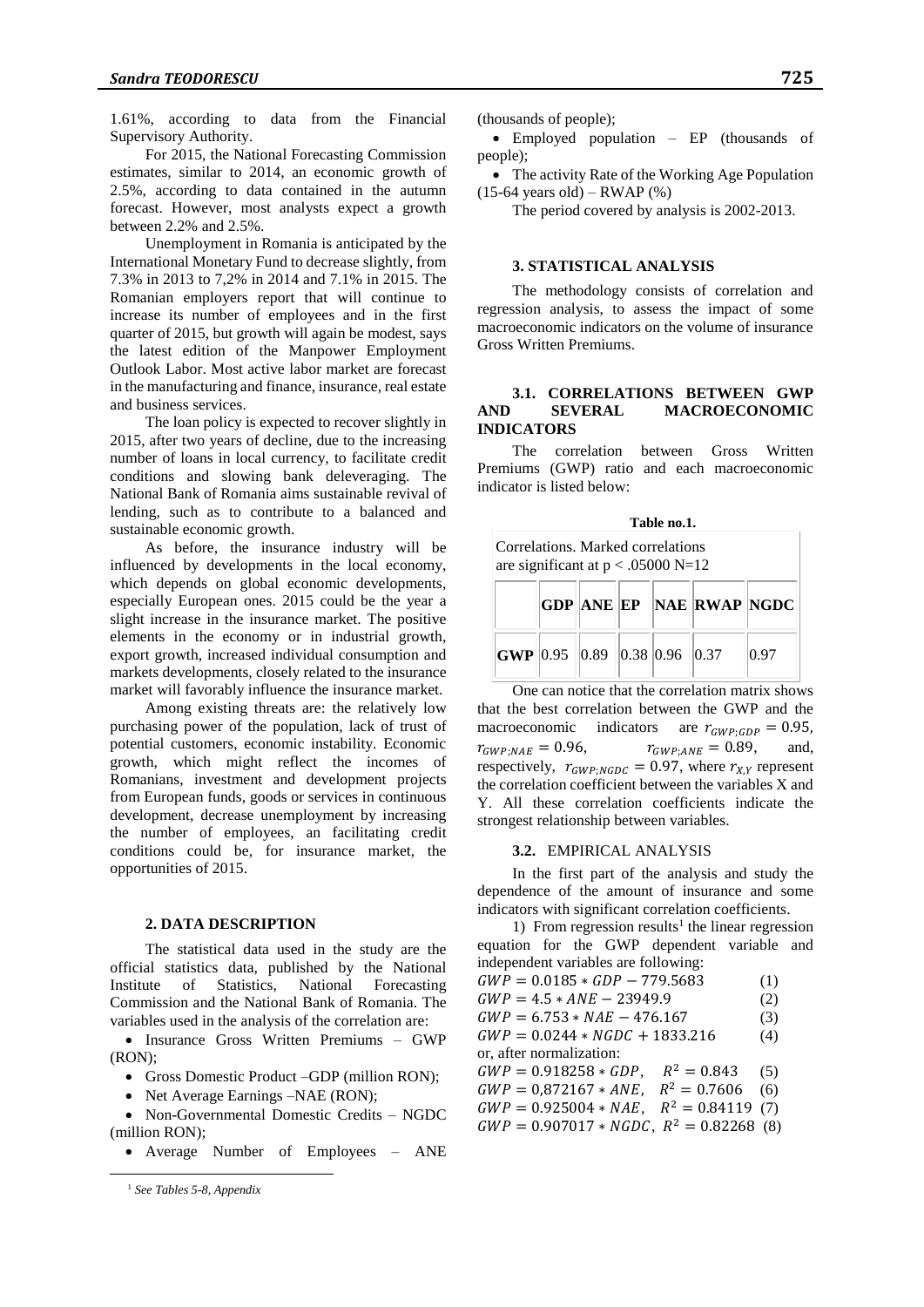The coefficients of the independent variables: Gross Domestic Product (GDP), Average Number of Employees (ANE), Net Average Earning (NAE) and Non-Governmental Domestic Credits (NGDP) are significant for a probability of 95%.

 According to the model (1), if GDP would increase by EUR 1 million, the GWP would increase by an average of 0.0185 million RON.

• According to equation (2), the regression coefficient indicates a change in the volume of GWP, an average of 4.5 million USD, an amendment to the ANE with 1000 employees.

 According to the equation (3) if the net average earnings would increase by 1 RON, then GWP volume would increase on average by 6.753 million RON.

 A change of 1 million USD of NGDC volume will be accompanied by a change in the volume of Gross Written Premiums, an average of 0.0244 million RON, according to (4).



**Figure 2. Graph of the regression line (2) (obtained with Statistica)**



<sup>2</sup>*See Table 9, Appendix*

 $\overline{a}$ 



**Figure 4. Graph of the regression line (4) (obtained with Statistica)**



In the second part of the analysis, we study the dependence of the amount of insurance, on the one hand, and Gross Domestic Product (GDP), Average Number of Employees (ANE), Net Average Earnings (NAE) and Non-Governmental Domestic Credit (NGDC) volume on the other.

Multifactorial regression equation<sup>2</sup> is:  $GWP = 0.00425 * NGDC + 10.924 * NAE + 2.73$  $* ANE - 14114.4$ or, after normalization:  $GWP = 0.15817 * NGDC + 1.49638 * NAE$ + 0.52368 ∗

The coefficients of the independent variables are significant for a probability of 95%. Thus:

 if non-governmental domestic credits volume would increase by EUR 1 million, the Gross Written Premiums would increase on average by 4250 RON,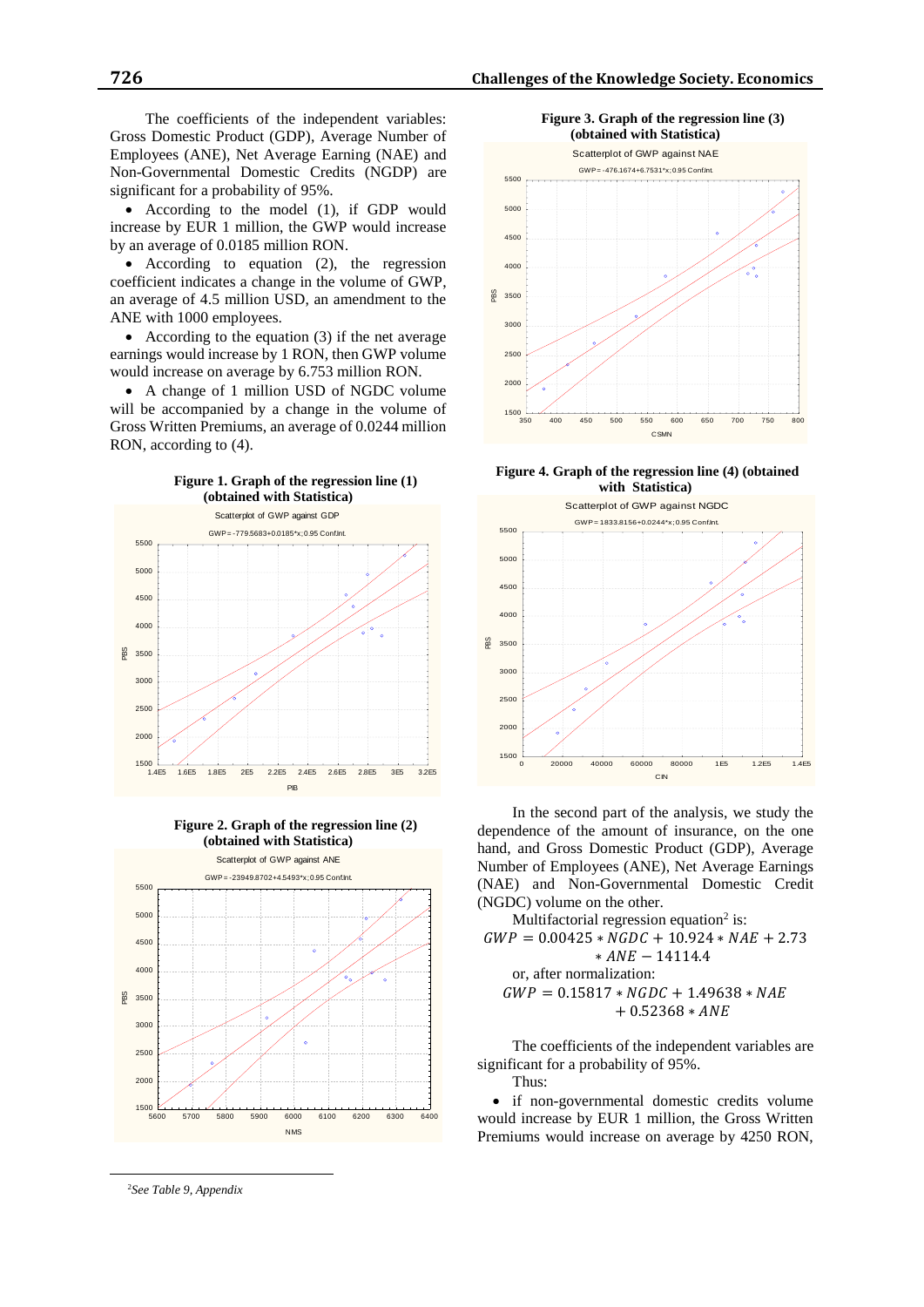while other factors remain stable.

• if the net average earnings would rise by 1 RON and other factors of influence would remain constant, the amount of insurance would increase on average by RON 10.9 million.

 if the average number of employees would increase by 1,000 persons, the Gross Written Premiums of insurance would increase by EUR 2.7 million, if other factors remain stable.

# **4. EVOLUTIONAL SCENARIOS**

#### **4.1. HYPOTHETICAL SCENARIO**

To calculate the economic impact of macroeconomic indicators on Gross Written Premiums from insurance, we assume that the indicators will increase as follows: GDP increases by 2.5% per year, NAE increases by 1.5% per year, NGDC increases by 2.5% per year and, respectively, ANE increases by 0.25% per year during 2014-2020. *If the indicators increase with mentioned percentages, what will be the impact on Gross Written Premiums, during 2014-2020?*

The estimates for Gross Written Premiums growth rate for 2014-2020 are noted in the table below,

using the regression equations (1)-(4) and an evolution analysis of the indicators during 2002-2013.

| Year | <b>Estimate</b><br>s for<br>GWP<br>growth<br>(2.5%<br>increase<br>in GDP) | $14010$ $1022$ . ( <b>IMMON KO</b> <sub>1</sub><br><b>Estimate</b><br>s for<br>GWP<br>growth<br>(0.25%<br>increase<br>in ANE) | <b>Estimate</b><br>s for<br><b>GWP</b><br>growth<br>(1.5%<br>increase<br>in NAE) | <b>Estimate</b><br>s for<br>GWP<br>growth<br>(2.5%<br>increase<br>in<br>NGDC) |
|------|---------------------------------------------------------------------------|-------------------------------------------------------------------------------------------------------------------------------|----------------------------------------------------------------------------------|-------------------------------------------------------------------------------|
| 2014 | 4,710.24                                                                  | 4,338.34                                                                                                                      | 4,532.35                                                                         | 4,361.67                                                                      |
| 2015 | 4,847.48                                                                  | 4,409.06                                                                                                                      | 4,607.48                                                                         | 4,424.88                                                                      |
| 2016 | 4,988.16                                                                  | 4,479.96                                                                                                                      | 4,683.74                                                                         | 4,489.67                                                                      |
| 2017 | 5,132.35                                                                  | 4,551.04                                                                                                                      | 4,761.14                                                                         | 4,556.08                                                                      |
| 2018 | 5,280.15                                                                  | 4,622.29                                                                                                                      | 4,839.70                                                                         | 4,624.15                                                                      |
| 2019 | 5,431.64                                                                  | 4,693.72                                                                                                                      | 4,919.43                                                                         | 4,693.93                                                                      |
| 2020 | 5,586.92                                                                  | 4,765.33                                                                                                                      | 5,000.37                                                                         | 4,765.45                                                                      |

Table no.2. **(million RON)**



# **4.2. HYSTORICAL SCENARIOS**

 *If the financial crisis that emerged in 2009 reoccurs in 2014, what will be the impact on Gross Written Premiums growth?*

The estimated value of Gross Written Premiums for 2014 (assuming that the crisis reoccurs) used in the above mentioned multifactorial linear regression equations are shown in the following bold font value: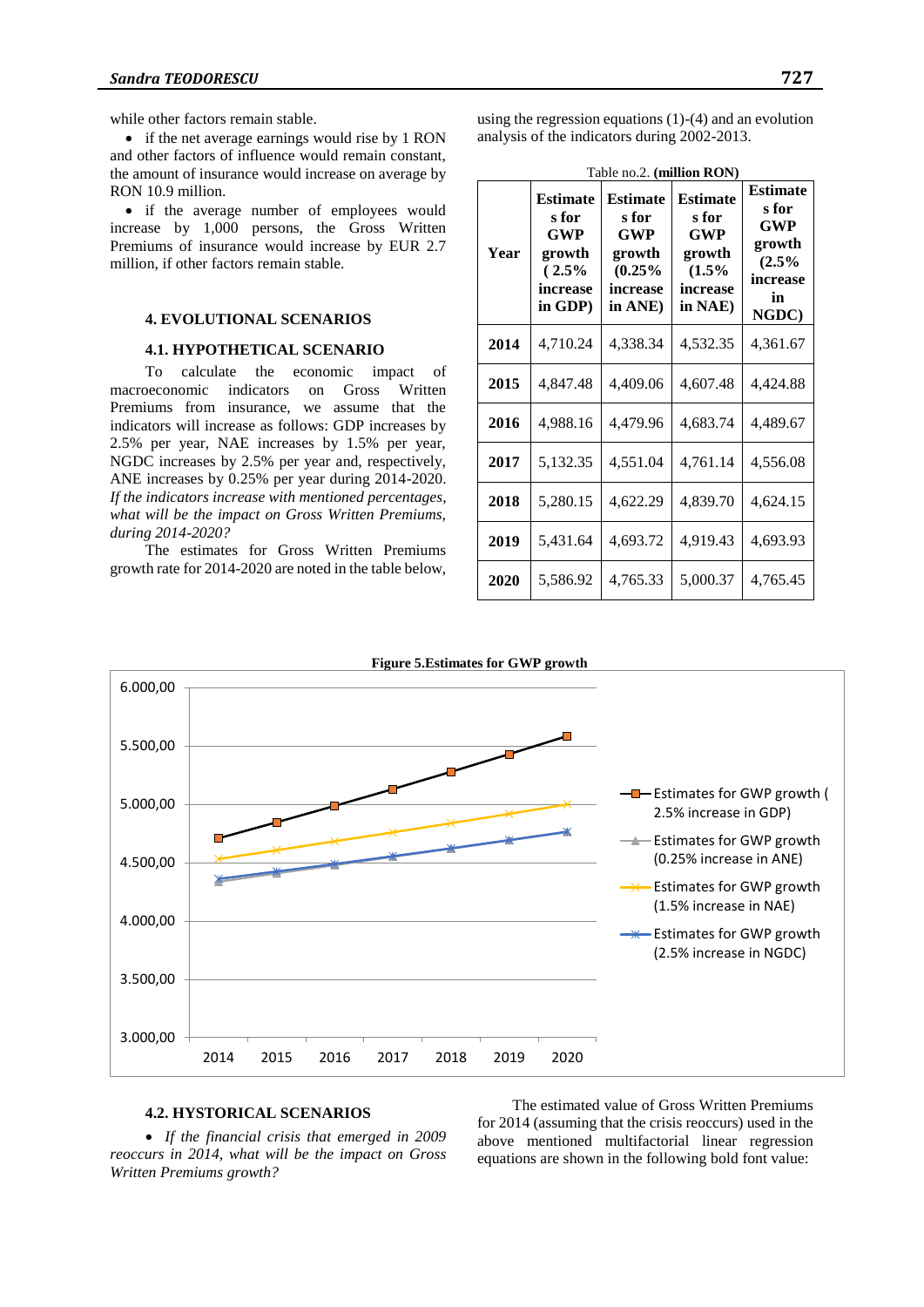| Predicting<br>(mil.RON) | Values                | for<br>variable: | <b>GWP</b>                   |
|-------------------------|-----------------------|------------------|------------------------------|
|                         | <b>B-Weight</b> Value |                  | <b>B-Weight</b><br>- * Value |
| <b>GDP</b>              | $-0.02431$            | 279652.1         | $-6799.3$                    |
| <b>NGDC</b>             | 0.00425               | 111543.6         | 474.1                        |
| <b>NAE</b>              | 10.92441              | 759.5            | 8296.9                       |
| <b>ANE</b>              | 2.73154               | 6213.0           | 16971.1                      |
| Intercept               |                       |                  | $-14114.4$                   |
| <b>Predicted</b>        |                       |                  | 4828.4                       |
| -95.0%CL                |                       |                  | 4003.1                       |
| +95.0%CL                |                       |                  | 5653.8                       |

|--|

 $GWP_{2014/2002}$  =4828.4 million RON, represents GWP (2014/2002 - current period/period of reference) which transformed again using the consumer price index, is  $GWP_{2014} = 10.525,43$  million RON

 *If evolution during 2000-2008 (the economic boom period of Romania), reoccurs in 2014, what will be the impact on Gross Written Premiums?*

The estimated value of Gross Written Premiums for 2014 (assuming that the economic boom reoccurs) used in the above mentioned multifactorial linear regression equations are shown in the following bold font value:

|                         | Table no.4            |                  |                              |
|-------------------------|-----------------------|------------------|------------------------------|
| Predicting<br>(mil.RON) | Values                | variable:<br>for | <b>GWP</b>                   |
|                         | <b>B-Weight Value</b> |                  | <b>B-Weight</b><br>- * Value |
| <b>GDP</b>              | $-0.02431$            | 325291.8 -7909.0 |                              |
| <b>NGDC</b>             | 0.00425               | 138807.1 590.0   |                              |

**Table no.4** 

# **NAE** 10.92441 823.4 8994.8 **ANE** 2.73154 6381.0 17429.8 **Intercept**  $\|$   $\|$  -14114.4 **Predicted 4991.4 -95.0%CL** 4152.7 **+95.0%CL** 5830.1

In this case,  $GWP_{2014/2002} = 499.4$  million RON, respectively  $GWP_{2014} = 10,880.75$  million RON (transformed using the consumer price index).

#### **5. CONCLUSIONS**

Analysis of the relationship between economic growth and the insurance market, which took into account the current year (2015), for which it was investigated the correlation between Gross Written Premiums of insurance (GWP) and some macroeconomic indicators Gross Domestic Product (GDP), the Average Number of Employees (ANE), Employed Population (EP), Net Average Earnings (NAE), the activity Rate of the Working Age Population (RWAP), Non-Governmental Domestic Credit–(NGDC), filed, in context, two scenarios: one hypothetical, the other historical. Forecast is prudently positive, estimating the expected economic growth (in industry, exports, services, European funds) with consequences for consumption growth, enabled the new tax code and regulations (which will be at the debate in the near future), in a European context and favorable due to a possible increase in investments.

Hostile factors are those which could cause instability and lack of confidence that could maintain insurance penetration rate in the future in the same downward trend.

# **6. APPENDIX**

# **Table no.5**

| Regression Summary for Dependent Variable: GWP<br>$R = 91825773 R^2 = 84319726$<br>Adjusted R <sup>2</sup> = .82751699 F(1,10)=53.774 p |                   |                      |                 |                           |                     |             |
|-----------------------------------------------------------------------------------------------------------------------------------------|-------------------|----------------------|-----------------|---------------------------|---------------------|-------------|
|                                                                                                                                         | Beta              | Std.Err. - of Beta B |                 | Std.Err. - of B $ t(10) $ |                     | $ p$ -level |
| Intercept                                                                                                                               |                   |                      |                 | -779.568 627.8845         | $-1.24158$ 0.242724 |             |
| GDP                                                                                                                                     | 0.918258 0.125221 |                      | $ 0.019\rangle$ | $ 0.0025\rangle$          | 7.33310             | 0.000025    |

|                                                                                               | Table no.6 |                      |  |                                                                     |  |         |  |
|-----------------------------------------------------------------------------------------------|------------|----------------------|--|---------------------------------------------------------------------|--|---------|--|
| Regression Summary for Dependent Variable: GWP                                                |            |                      |  |                                                                     |  |         |  |
| R = .87216686 R <sup>2</sup> = .76067503 Adjusted R <sup>2</sup> = .73674253 F(1,10)=31.784 p |            |                      |  |                                                                     |  |         |  |
|                                                                                               | Beta       | Std.Err. - of Beta B |  | $\left \mathbf{Std. Err. - of B}\right \left \mathbf{t(10)}\right $ |  | p-level |  |